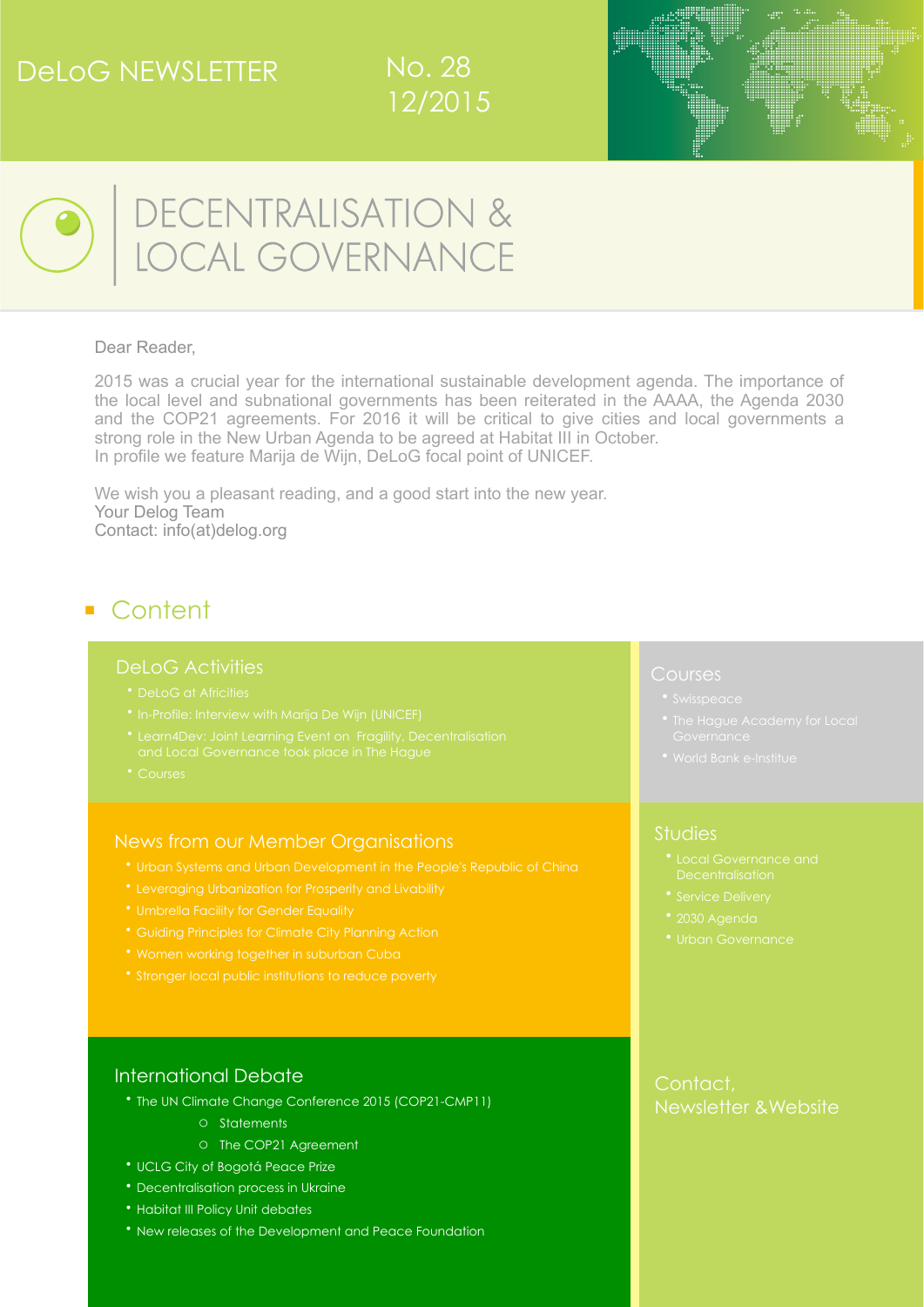## ■ DeLoG Activities

## <span id="page-1-0"></span>DeLoG at Africities



The  $7<sup>th</sup>$  Africities Summit took place in Johannesburg from 29<sup>th</sup> Nov.-3rd Dec. DeLoG hosted together with the Cities Alliance an [Open Session](http://delog.org/web/wp-content/uploads/2015/11/20151130_Concept_Note_Africities_JWPH3_DeLoG_final.pdf) on "Local Governance and the role of Inclusive Partnerships for the implementation of the New Urban Agenda (Habitat III)". The session discussed the role of decentralisation and local governance (DLG) to successfully implement the SDGs at the local level and how to create enabling national frameworks for DLG and sustainable urban development, in the light of the upcoming New

Urban Agenda (NUA) at Habitat III.

On the 2nd December together with the Cities Alliance, DeLoG hosted the Development Partners Debate which fed into the tripartite political dialogue amongst Ministers, Mayors and Development Partners, at the end of the summit. The purpose of the session was to have an open debate about the state of decentralisation, the necessary related reforms that would make a decisive contribution to Africa's socio-economic transformation and the role of Development Partners, Ministers and Mayors. The outcomes of the debate were delivered as a statement to Ministers and Mayors in the tripartite session on 3<sup>rd</sup> December.

#### $\rightarrow$  Read the Declaration of Development Partners to Africities  $7<sup>th</sup>$  edition

## <span id="page-1-1"></span>In-Profile: Interview with Marija De Wijn

Marija De Wijn is a local governance specialist with UNICEF HQ in New York. In this position, Marija supports UNICEFs work on DLG through the development of internal strategy documents, formulation of technical guidance for UNICEF country offices as well as through the strengthening of partnerships. With regard to her work and experience we asked Marija questions amongst others on the links between UNICEF and DLG as well as we talked with her about how DLG measures could help to improve people`s living conditions in fragile countries or in refugee camps. The DeLoG secretariat had the pleasure to get in touch with her personally, for instance on our last Annual Meeting in Bonn and on our Joint Learning Event on "Fragility, Decentralisation and Local Governance". Therefore we were curious on her personal experience and satisfaction with us and the

DeLoG Network. If you want to read more, follow the link below.

#### ›› [Read the full interview](http://delog.org/web/wp-content/uploads/2015/12/Newsletter_Interview_Marija_De_Wijn.pdf)

<span id="page-1-2"></span>Learn4Dev: Joint Learning Event on "Fragility, Decentralisation And Local Governance" took place in The Hague



From the 9th – 11th of November the DeLoG Learn4Dev Joint Learning Event on "Fragility, Decentralisation and Local Governance" took place in The Hague, Netherlands, hosted by VNG International and jointly conducted with The Hague Academy for Local Governance. More than 20 participants from development partner organisations such as UNDP, UNICEF, BTC, MAE, GIZ, SDC, LUX-DEV and VNG International came together to discuss current developments and strategic approaches for Decentralisation and Local Governance (DLG) in fragile contexts. The topics of the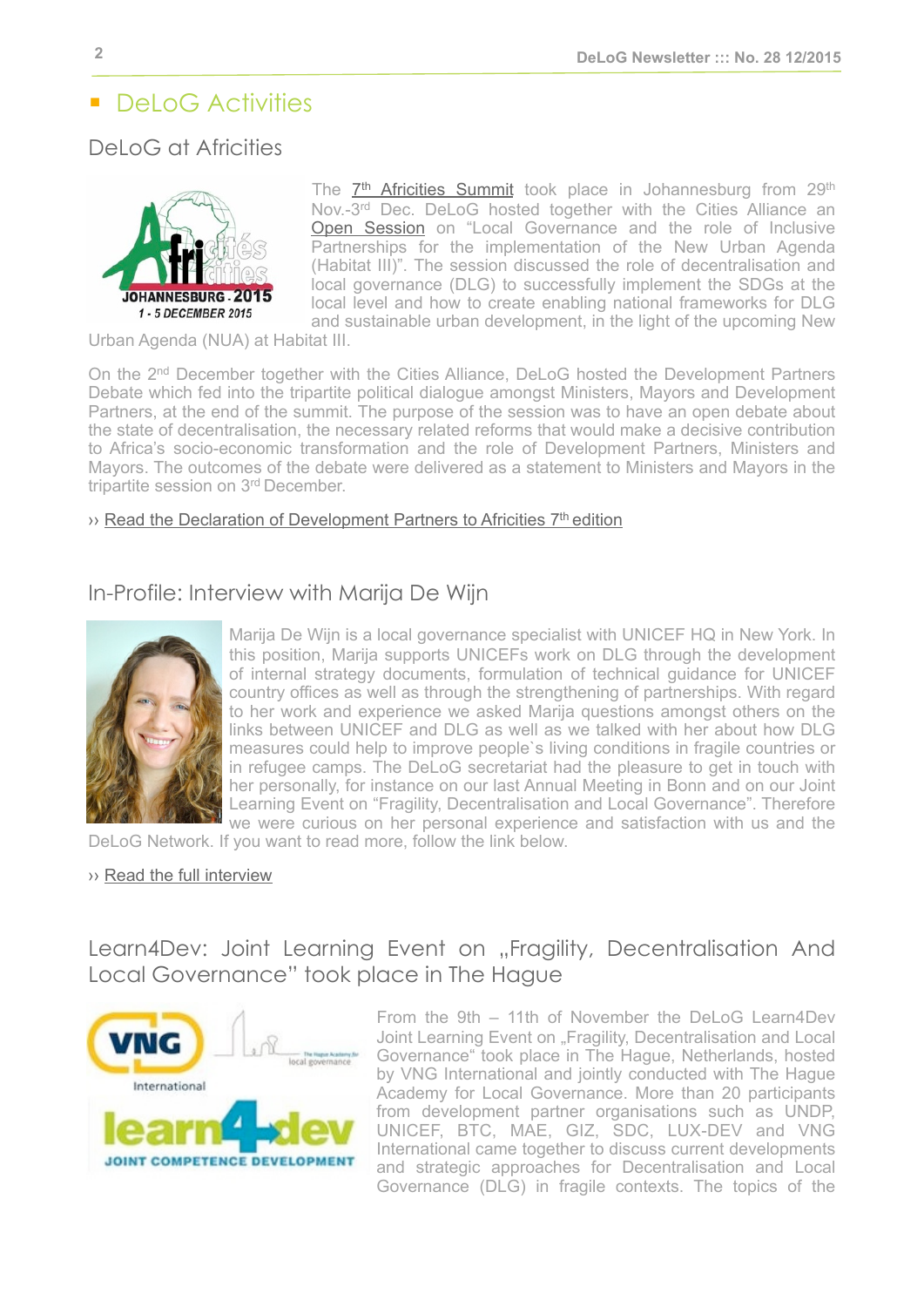seminar were amongst others: "Unpacking dimensions of fragility", "State- and peacebuilding" or "M&E of DLG in fragile contexts". The report will be available soon.

- ›› [Read the course program](http://delog.org/web/wp-content/uploads/2015/12/THA_Fragility_Programme_training_course.pdf)
- ›› [Watch the Interview of Murielle Hermouet, a participant from BTC](https://www.youtube.com/watch?v=mxr7VZ2w708&feature=youtu.be)

(Click on the subtitles logo to have the English translation)

## <span id="page-2-0"></span>■ News from our Member Organisations

<span id="page-2-1"></span>Urban Systems and Urban Development in the People`s Republic of China



The People's Republic of China (PRC) is experiencing a trend toward population concentration in its large coastal cities. However, at the same time, there is also a distortion of city size toward small cities in the country. That is to say, the urban population in the PRC should further concentrate in large cities rather than be more equally spread out. Cross-country analysis indicates that the population size of the primary city in the PRC is smaller than its predicted

value. This paper suggests that the PRC government should adjust its policies on future urbanization for fewer restrictions on the further growth of megacities.

›› [Link to the document](http://www.adb.org/publications/urban-systems-and-urban-development-prc)

#### <span id="page-2-2"></span>Leveraging Urbanization for Prosperity and Livability

THE WORLD BANK Pakistan is the most highly urbanized of South Asia's major economies and, over the next 30 years, it is forecast that **IBRD . IDA | WORLD BANK GROUP** the number of people living in the country's towns and cities will nearly double from 72.9 million to 155.7 million. Increasing urbanization has important implications for the economy, the environment, infrastructure and basic services. This was discussed at the Third Pakistan Urban Forum – an annual gathering of urban policymakers, practitioners, scholars and students – in Lahore.

›› [Link to the document](http://www.worldbank.org/en/news/feature/2015/12/09/leveraging-urbanization-for-prosperity-and-livability)

#### <span id="page-2-3"></span>Umbrella Facility for Gender Equality



THE WORLD BANK The Umbrella Facility for Gender Equality (UFGE) is a multidonor facility established in 2012 to strengthen awareness, knowledge, and capacity for gender-informed policy making. The UFGE promotes results by equipping

policy makers and development experts with data, knowledge, and evidence. This is all made possible with generous support from the governments of Australia, Canada, Denmark, Finland, Germany, Iceland, the Netherlands, Norway, Spain, Sweden, Switzerland, the United Kingdom and the United States.

›› [Link to the document](http://www-wds.worldbank.org/external/default/WDSContentServer/WDSP/IB/2015/11/05/090224b083194260/1_0/Rendered/PDF/Umbrella0facility0for0gender0equality.pdf)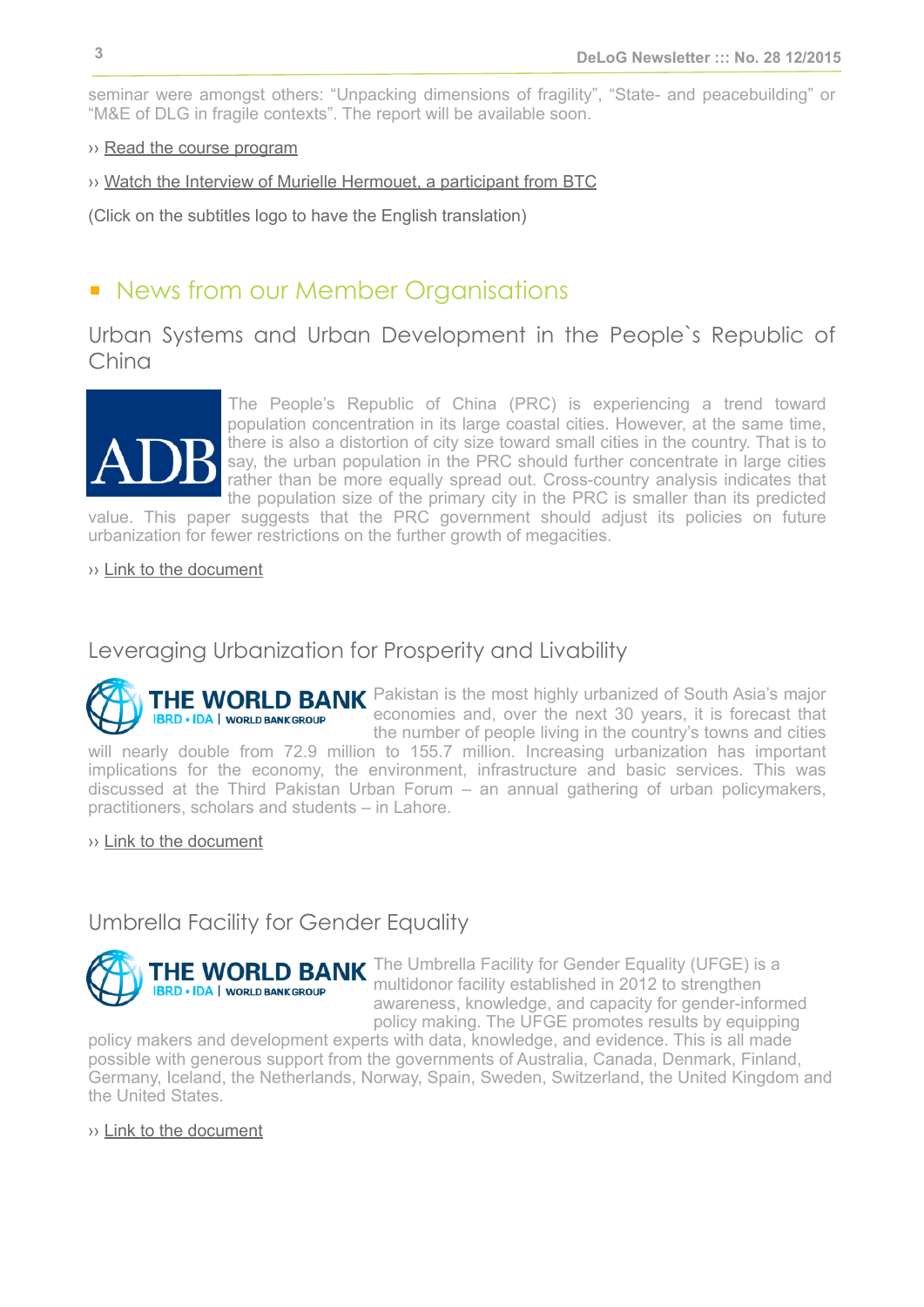## <span id="page-3-0"></span>Guided Principles for Climate City Planning Action

**UNGE-ABITAT** The Guiding Principles for City Climate Action Planning FOR A BETTER URBAN FUTURE reviews typical steps in the city-level climate action planning process in light of a proposed set of globally applicable

principles. These principles, shown below, developed through a robust and open multi-stakeholder process, support local officials, planners and stakeholders in climate action planning1. Such plans aim to help cities to reduce greenhouse gas emissions and adopt low emission development trajectories, as well as adapt to the impacts of climate change and build local climate resilience.

These Guiding Principles are intended to be applied flexibly, together with more detailed 'how to' manuals, to help cities more effectively play their role in reducing greenhouse gas emissions and building climate resilience.

#### ›› [Link to the document](http://unhabitat.org/books/guiding-principles-for-climate-city-planning-action/)

### <span id="page-3-1"></span>Women working together in suburban Cuba



Cuba's history of implementing comprehensive social protection programmes has largely resulted in the eradication of hunger and poverty. It is one of the most successful countries in achieving the Millennium Development Goals (MDGs) and was ranked 44th of the 187 countries in the 2014 UNDP Human Development Index.

›› [Link to the document](http://ec.europa.eu/europeaid/case-studies/suburban-agriculture-and-cooperative-building-10-municipalities-provinces-camaguey-la-0_en)

## <span id="page-3-2"></span>Stronger local public institutions to reduce poverty



The PORIS project (Poverty Reduction through Institutional Strengthening, 2009-2014) aimed at institutionalising commune-driven development in the framework of the Vietnamese Socio-Economic Development Plan. PORIS targeted decentralised government structures at Nghe An Province level, Quy Chau District level and Quy Chau's Communes. Its objective was to contribute to a stronger public

administration to manage pro-poor growth, poverty reduction and socio-economic development. This Reflection paper deals with the challenges and results of the PORIS project and provides lessons learned for further decentralization programs in Vietnam.

›[› Link to the document](http://www.btcctb.org/files/web/publication/004_Commune-driven%20development%20in%20Vietnam_Stronger%20local%20public%20institutions%20to%20reduce%20poverty.pdf)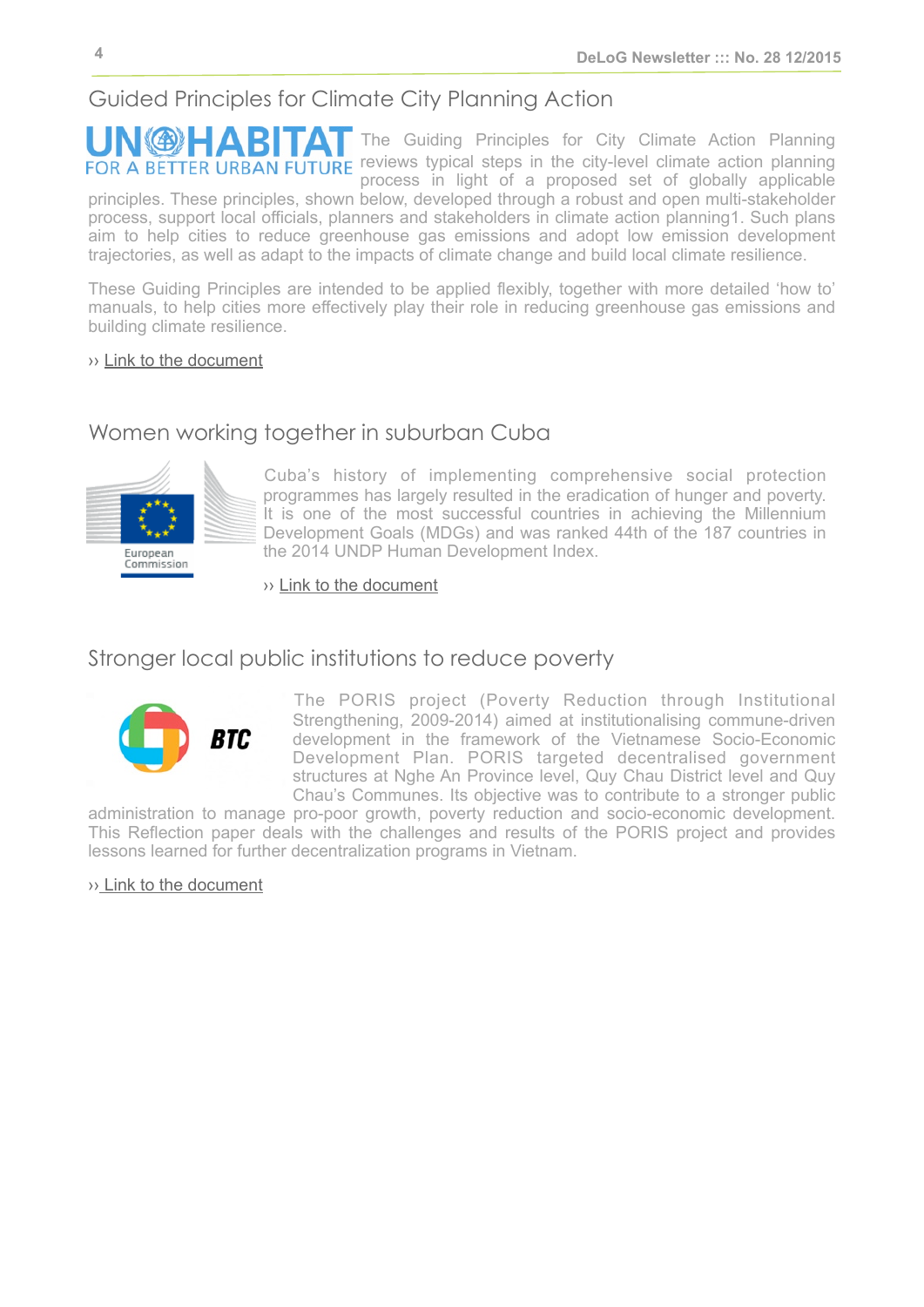## <span id="page-4-0"></span>■ International Debate

## <span id="page-4-1"></span>The UN Climate Change Conference 2015 (COP15 – CMP11)



From the  $30<sup>th</sup>$  November –  $12<sup>th</sup>$  December the United Nations Framework Convention on Climate Change, 21st Conference of the Parties (COP21) together with the 11<sup>th</sup> Meeting of the Parties to the 1997 Kyoto Protocol (CMP11) took place in Paris, France.

As the [European Union](http://europa.eu/rapid/press-release_IP-15-6308_en.htm) calls the COP21 a "Historic Climate Deal in Paris", 195 countries agreed on the adoption of a new universal and legally binding global climate deal. The agreements entails a "long-term goal of keeping the increase in global average temperature to well below 2°C above pre-

industrial levels and to aim to limit the increase to 1.5°C, since this would significantly reduce risks and the impacts of climate change." The conference parties agreed on the importance to support developing countries in undertaking rapid reductions on their emissions. Developed countries intend to continue their existing collective goal to mobilise USD 100 billion per year until 2025 when a new collective goal will be set." The [ADB](http://www.adb.org/news/statement-adb-president-takehiko-nakao-following-conclusion-un-framework-convention-climate) underlined the Asia-Pacific-Region where with more than 4 billion people and a fast growing level of urbanization the region represents a key player.

The statement of **ICLEI** underlined the importance of the COP21 for subnational governments and actors. "Through this Agreement, local and subnational governments are recognized as essential actors in fast tracking transformative action in the urban world. The Paris Agreement reflects the success of local government advocacy, enshrining local and subnational actors within an international climate agreement for the first time. Cities and regions have been recognized, engaged and empowered, as the Local Government Climate Roadmap (LGCR) desired."

To reflect the position of the mayors who represent the cities which are the core drivers for climate change, the [C40](http://www.c40.org/blog_posts/c40-welcomes-historic-climate-deal) Chair and Mayor of Rio de Janeiro, Eduard Paes, welcomed the results of Paris. In his statement, Mr. Paes highlighted that C40 mayors now feel even more validated to the work they are already doing through their commitment to the **[Compact of Mayors](http://www.uclg.org/sites/default/files/compact_of_mayors_faq_for_cites.pdf)**. "We will not be standing still in the years ahead to 2020. Rather, we will continue to lead innovation and investment in solutions, working in partnership with investors, businesses and other subnational actors; and we will do so with newfound confidence that national governments are behind us, ready to provide the finance, political leadership, and collaboration needed to navigate the road from Paris."

#### ›› [Find the COP21 Agreement, with local action highlights provided by ICLEI, here.](http://www.iclei.org/fileadmin/user_upload/ICLEI_WS/Documents/events/COP21/Final_Paris_Agreement_Highlighted.pdf)

## <span id="page-4-2"></span>UCLG City of Bogotá Peace Prize



On November 19th the UCLG City of Bogotá Peace Prize for Local Governments has been presented in Bogotá (Colombia) by the organizing partners (the City of Bogotá, the Provincial Council of Barcelona, the Dutch NGO PAX and VNG International, the international cooperation agency of the

Association of Netherlands Municipalities).

[›› For more information on the conference please click here.](http://www.peaceprize.uclg.org/)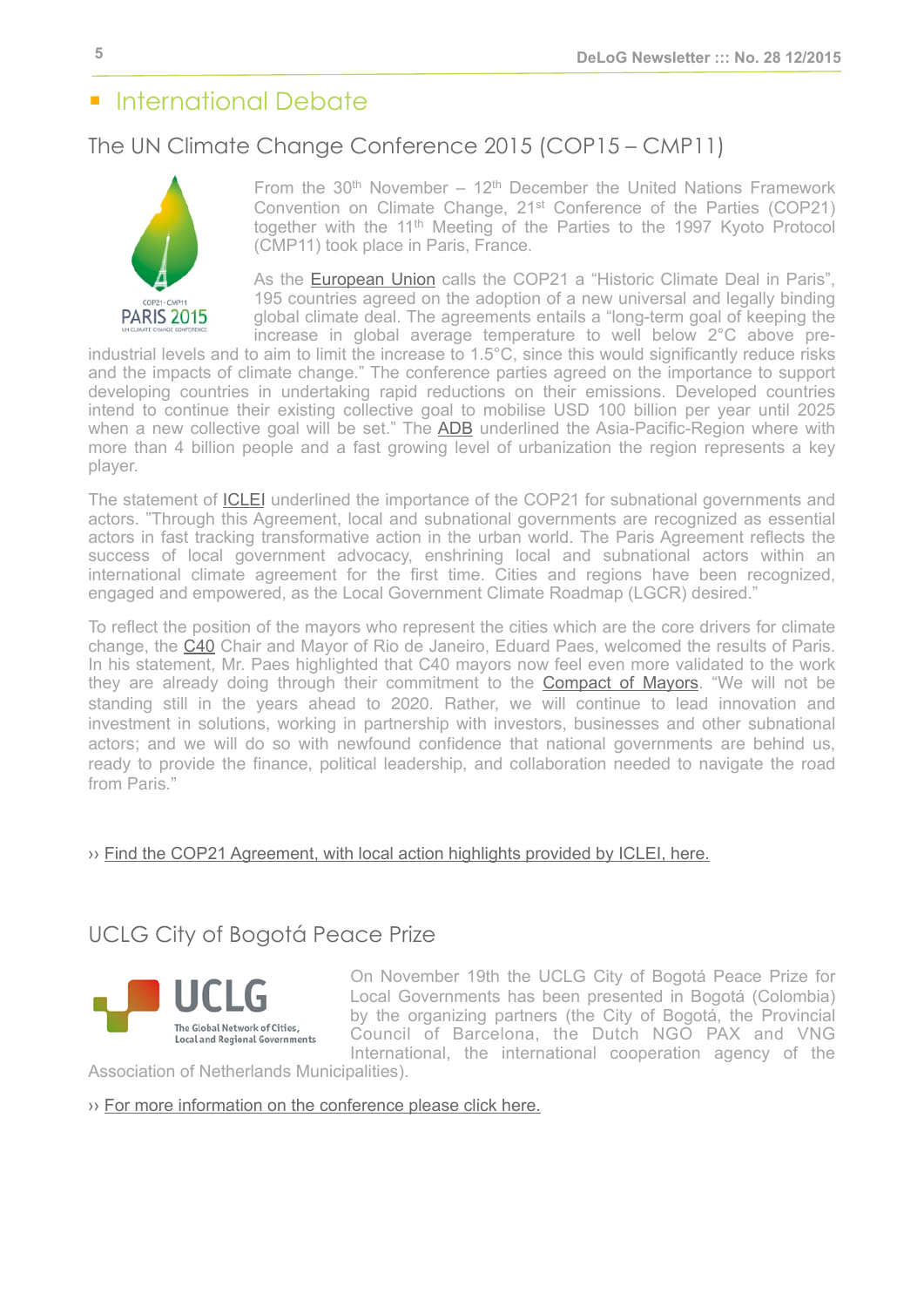## <span id="page-5-0"></span>Decentralisation in Ukraine



**DECENTRALIZATION** On October 25 the first local elections took place in 159 unified communities. Residents of unified communities elected local council heads and deputies. The date of elections of elders in settlements of these communities will be later defined by local

councils. Until that time the functions of village elders will be performed by current village council heads. According to the European parliamentary delegation members and international observers, the elections were held in compliance with the international standards.

#### ›› [For more information please click here.](http://decentralization.gov.ua/en/news/item/id/684)

The European Union is ready to allocate 97 million euro to support decentralization in Ukraine. The funds will be targeted at training of highly-qualified specialists. According to the presssevice of Lviv OSA, the statement was made by Commissioner for European Neighbourhood Policy & Enlargement Negotiations, Johannes Hahn during a press-conference in Lviv on November 19.

#### ›› [For more information please click here.](http://decentralization.gov.ua/en/news/item/id/1110)

## <span id="page-5-1"></span>Habitat III Policy Unit Debates



From December 10-12 the Global Taskforce brought local government networks and Habitat III experts together in Barcelona to debate New Urban Agenda. As the full report of the meeting hasn't published so far, the UCLG World Secretariat put together a Storify, summarizing the social media activity on Twitter during the meetings.

›› [For reading the Storify, please click here.](https://storify.com/GTF2016/habitat-iii-policy-unit-debates-gtfmeets)

## <span id="page-5-2"></span>New releases of the Development and Peace Foundation



From November 17-18 the Bonn Symposium 2015 on "Implementing the Sustainable Development Goals at the Local Level – Strategies and Mechanisms" took place in Bonn, Germany. The event aimed to provide a forum for a range of local stakeholders (policy-makers, administrators and civil society) to explore the opportunities and challenges arising from the new Sustainable Development Goals and, together, to discuss possible strategies and mechanisms for their implementation. The focus was in

particular on the role of local sustainability strategies.

#### ›› [Find the Conference Report here.](http://www.sef-bonn.org/en/events/bonn-symposium/bonn-symposium-2015/conference-report-presentations-interviews.html)

The fourth release of FOREIGN VOICES is dealing with the topic of the implementation of the SDGs and the roles and responsibilities of Municipalities.

›› [For more information please click here.](http://www.sef-bonn.org/fileadmin/Die_SEF/Publikationen/Foreign_Voices/fv_2015-04_ofei-aboagye_en.pdf)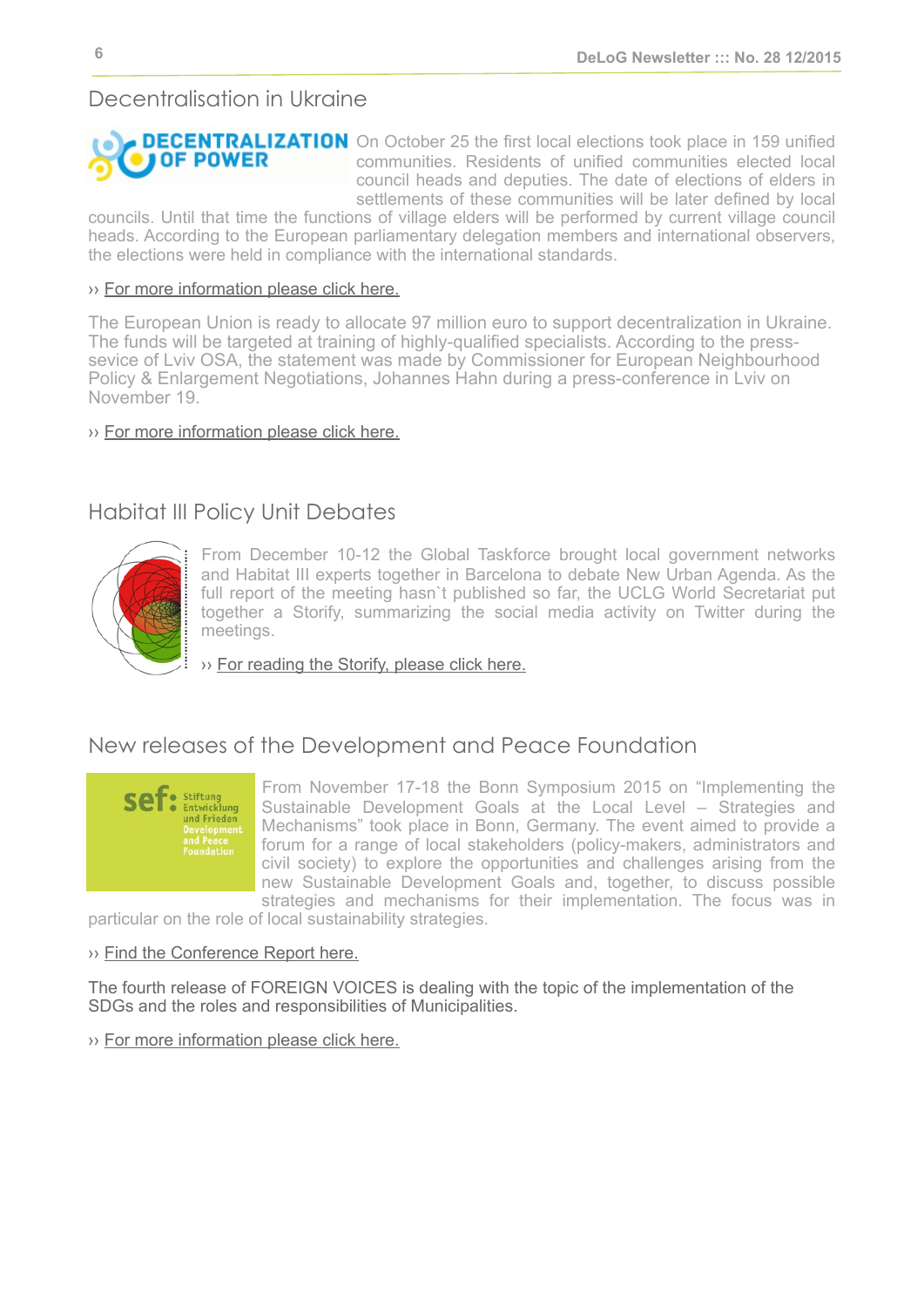## <span id="page-6-0"></span>**Courses**

<span id="page-6-1"></span>Swisspeace



#### [›› Theory of Change in Fragile Contexts Training](http://academy.swisspeace.ch/courses/theories-of-change/aim-target-audience/)

Date:  $17<sup>th</sup> - 19<sup>th</sup>$  February 2016 Apply by: 31<sup>st</sup> December 2015 Place: Basel, Switzerland

While peacebuilding programs aim to contribute to relevant change and strengthen transitions out of fragility, they are often

challenged on whether they do this strategically enough. Aid workers and peacebuilders are increasingly using theories of change to help organizations address these issues. Creating a detailed and explicit logic of intervention helps to identify gaps in programming, highlight assumptions that need to be tested, and provide a sound base for strategic choices that can increase effectiveness. Despite the widespread emergence of theories of change in strategy and project documents, they are rarely used to their full potential. This training focuses on how 'good' theories of change can be created that will help practitioners gain an in-depth understanding of their programs and their impacts.

The training is designed for peacebuilding, development and humanitarian practitioners and academics interested in bridging theory and concepts with practical knowledge, good practices and lessons learned from field-based use of theories of change.

Swisspeace



#### [›› Fragility, Conflict & Statebuilding Course](http://academy.swisspeace.ch/courses/fragility-statebuilding/aim-target-audience/)

Date:  $4<sup>th</sup> - 8<sup>th</sup>$  April 2016 Apply by: 31<sup>st</sup> January 2015 Place: Basel, Switzerland

Fragile states have become an issue of major concern for the international community. They are least likely to make any

substantial progress towards the Millennium Development Goals and are seen as being particularly prone to violent conflict. But what exactly is state fragility? This course focuses on the conceptual, policy and implementation challenges of statebuilding in fragile and conflict-affected contexts.

This course is designed for practitioners and academics interested in bridging their own experiences with current conceptual insights and practical knowledge on fragility, conflict and statebuilding.

<span id="page-6-2"></span>The Hague Academy for Local Governance

#### [›› Training Integrity and anti-corruption](http://thehagueacademy.com/blog/2015/05/integrity-and-anti-corruption-2/)

The Hague Academy for local governance

Date:  $7<sup>th</sup> March - 18<sup>th</sup> March 2016$ Apply by: 8th January 2016 Place: Netherlands, The Haque

Corruption is one of the root causes of extreme poverty, conflict and State fragility. It cripples States' ability to effectively deliver services and maintain the rule of law, it has strong adverse effects on the business climate and stands in the way of sustainable and equitable economic and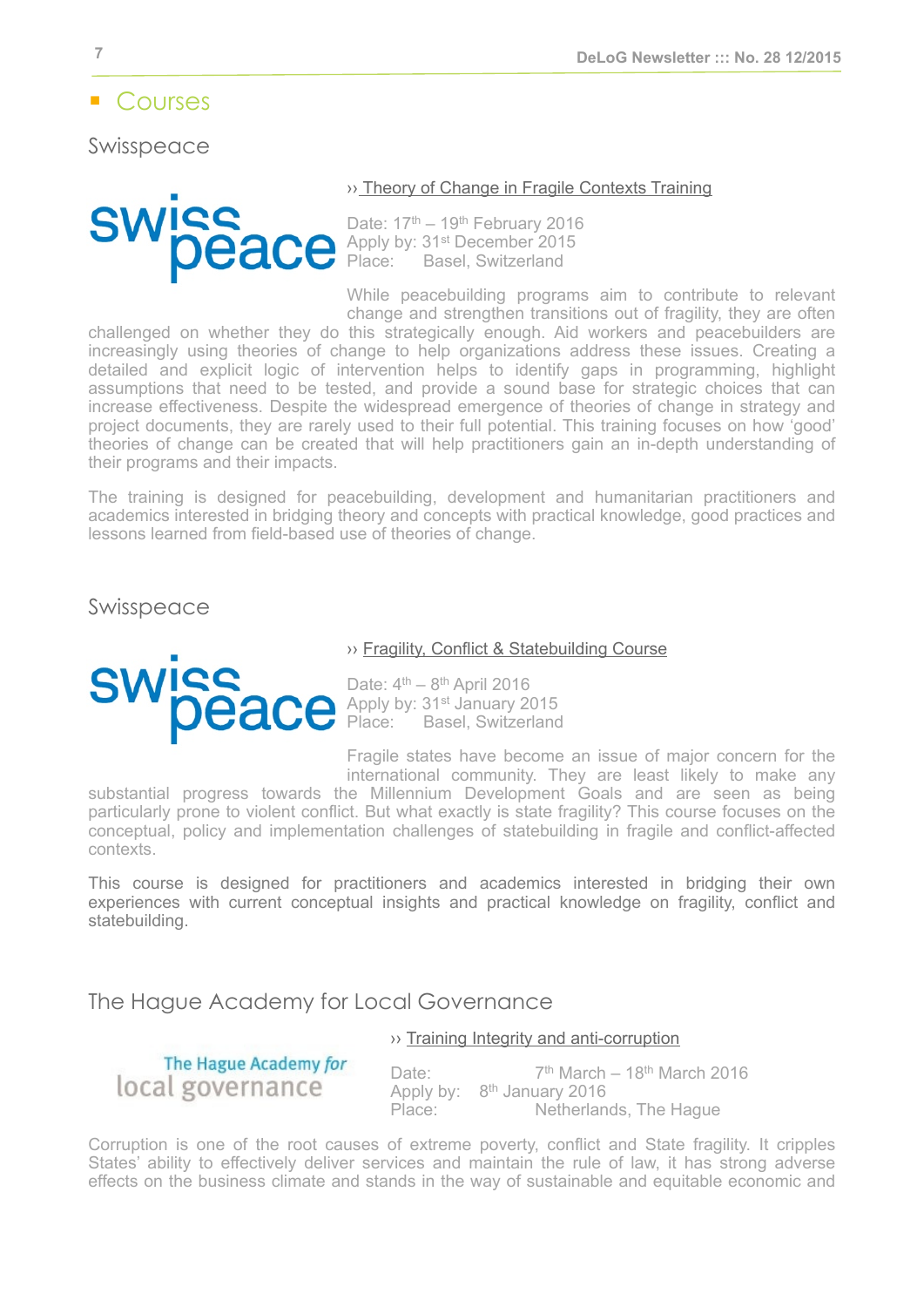social development. Moreover, international research has repeatedly shown that poor people suffer most from corruption. Without serious efforts to integrate integrity and anti-corruption measures into development policies, the new sustainable development goals will not be reached.

This course helps you to understand the drivers of corruption and is geared towards strengthening your analytical skills and providing you with instruments to develop integrity and anti-corruption policies and programmes in line with recent international initiatives, legislation and agreements.

#### The Hague Academy for Local Governance

#### ›› [Training Multilevel Water Governance](http://thehagueacademy.com/blog/2015/05/multilevel-water-governance-3/)

The Hague Academy for local governance

Date: 4<sup>th</sup> April – 15<sup>th</sup> April 2016 Apply by: 12<sup>th</sup> February 2016 Place: Netherlands, The Hague

Water provision and governance of water systems are of a complex nature, involving many different stakeholders at different levels and shaped by the political and institutional context of a country. In many countries, reforms for effective water management are hampered by an unclear allocation of roles and responsibilities, territorial fragmentation and limited capacity at the local level.

The Hague Academy for Local Governance organizes a two-week, practice oriented training course on water governance in which leading international experts and practitioners provide you with a unique insight into international best practices and water governance tools. You will work actively to apply the five building blocks for sound water governance to your own context: a powerful administrative organisation, a legally embedded system, an adequate financing system and economic analyses of water services, a systematic planning approach and participation of stakeholders.

#### <span id="page-7-0"></span>World Bank e-Institute



#### [›› Urban Crime and Violence Prevention](http://wbi.worldbank.org/wbi/course/urban-crime-and-violence-prevention)

Date: 8<sup>th</sup> March - 7<sup>th</sup> June 2016 Apply by: 22<sup>th</sup> February 2016 E-learning course

This e-learning course is organised modularly and covers topics that introduce and examine the conceptual and theoretical frameworks of crime and violence, situational crime and violence prevention with an

emphasis on the methodology Crime Prevention Through Environmental Design (CPTED), as well as the various types of social prevention. Four practical modules, will train the participants how to design, implement and evaluate a crime and violence prevention strategy through a five-stage methodology and a series of hands-on, real-life exercises, diagnostics, development of multisectoral partnerships, community participation, design of a communication campaign and action plan, and monitoring and evaluation.

The course is designed for Urban practitioners, policymakers and city managers of various backgrounds and disciplines who are working on crime and violence prevention in Africa and the English-speaking Caribbean, as well as civil society organizations, the private sector, academia and international organizations.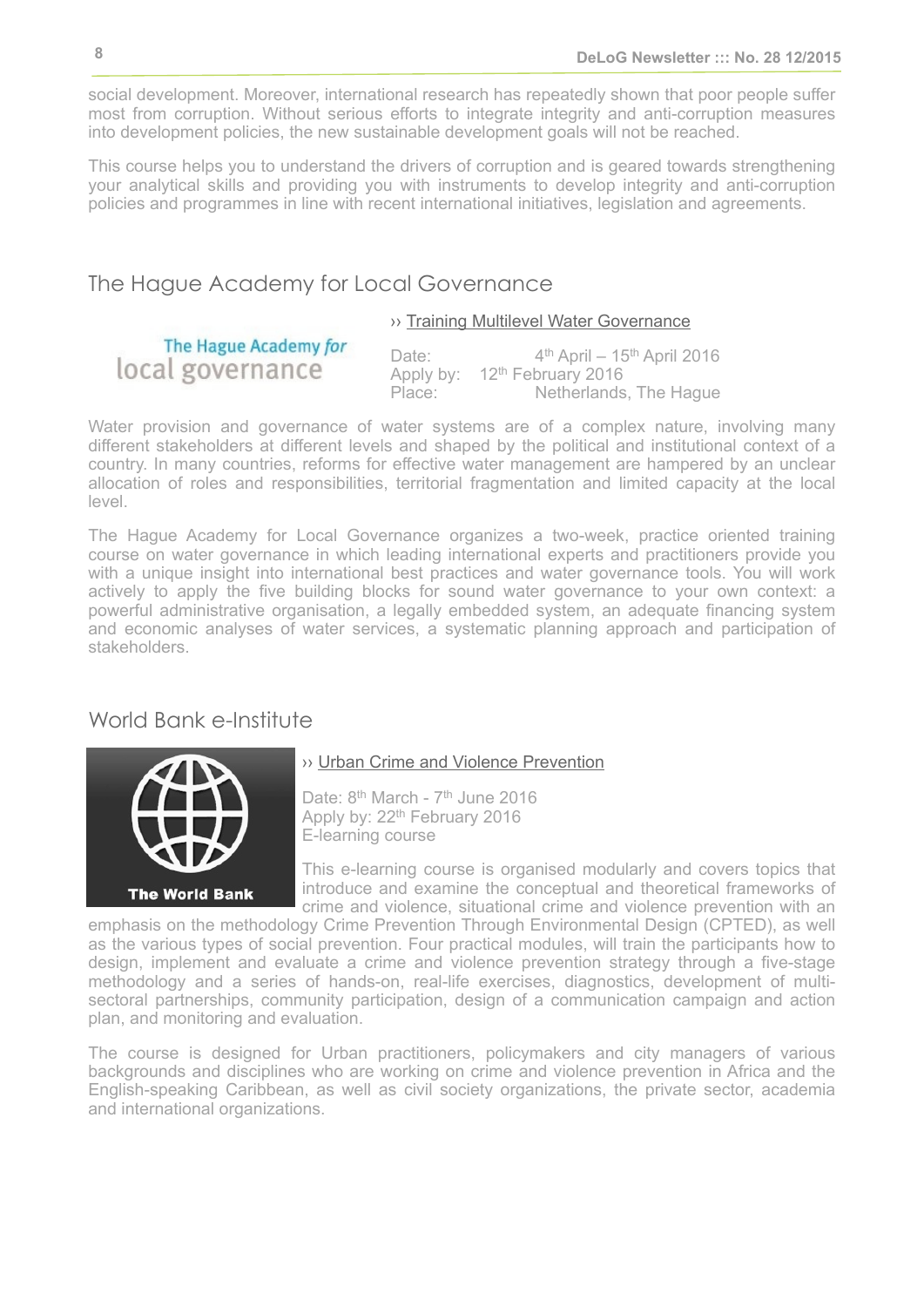## <span id="page-8-0"></span>■ Studies

## <span id="page-8-1"></span>**Local Governance and Decentralisation**

## Decentralization in the Mashrek Region

Platforma (2015)

Decentralization has been one of the main tools advocated in recent years as a process for empowering local communities to engage more effectively in leading their own processes of development, improve service delivery, enhance social cohesion and, above all, support fundamental democratic changes. Many of these objectives have guided international aid programs in recent years. This paper aims at looking at how such processes have fared in the context of the Mashrek region of the Near East, with strong lessons learned for future aid programs, particularly those supported through the EU and other European bilateral programs. A broad review of current issues and themes has been presented to allow both regional stakeholders and European ones to open a discussion on the issue and build new visions and entry points for framing further cooperation on the issue.

#### ›› [Download the paper here.](http://delog.org/web/wp-content/uploads/2015/11/Mashrek-Decentralisation-in-the-Mashrek-region.pdf)

#### Local Governments: Legitimate Actors for Development CIB & UCLG (2015)

In the past decades, local governments and their associations have increased and enhanced their involvement in development co-operation, with a view to contributing to capacity development of local governments, to facilitate and strengthen decentralization and local development processes, and to contribute to poverty reduction and the attainment of international development goals. The international community is increasingly recognizing the considerable contributions that local governments make to development. There is a great variety in partnerships between local governments and their associations, and an important complementarity to other development cooperation interventions.

›› [Download the paper here.](http://www.cib-uclg.org/cib-library/content/local-governments-legitimate-actors-development-results-achieved-uclg-champions)

## <span id="page-8-2"></span>**Service Delivery**

## Local Economy and Infrastructure Development Project

Kapanadze, Darejan, World Bank (2015)

The development objective of the Local Economy and Infrastructure Development Project for Armenia is to improve infrastructure services and institutional capacity for increased tourism contribution to local economy in selected regions of Armenia. Some of the negative impacts and mitigation measures include: (1) demolition debris shall be kept in controlled area and sprayed with water mist to reduce debris dust; (2) construction noise will be limited to restricted times agreed to in the permit; (3) the site will establish appropriate erosion and sediment control measures such as hay bales and or silt fences to prevent sediment from moving off site and causing excessive turbidity in nearby streams and rivers; (4) waste collection and disposal pathways and sites will be identified for all major waste types expected from demolition and construction activities; (5) temporarily storage on site of all hazardous or toxic substances will be in safe containers labeled with details of composition, properties, and handling information; (6) ensure appropriate storage facilities for medical waste are in place; and (7) active traffic management by trained and visible staff at the site, if required for safe and convenient passage for the public.

#### ›› [Download the paper here.](http://www-wds.worldbank.org/external/default/WDSContentServer/WDSP/ECA/2015/11/03/090224b08318a795/2_0/Rendered/PDF/Armenia000Loca0anagement0framework.pdf)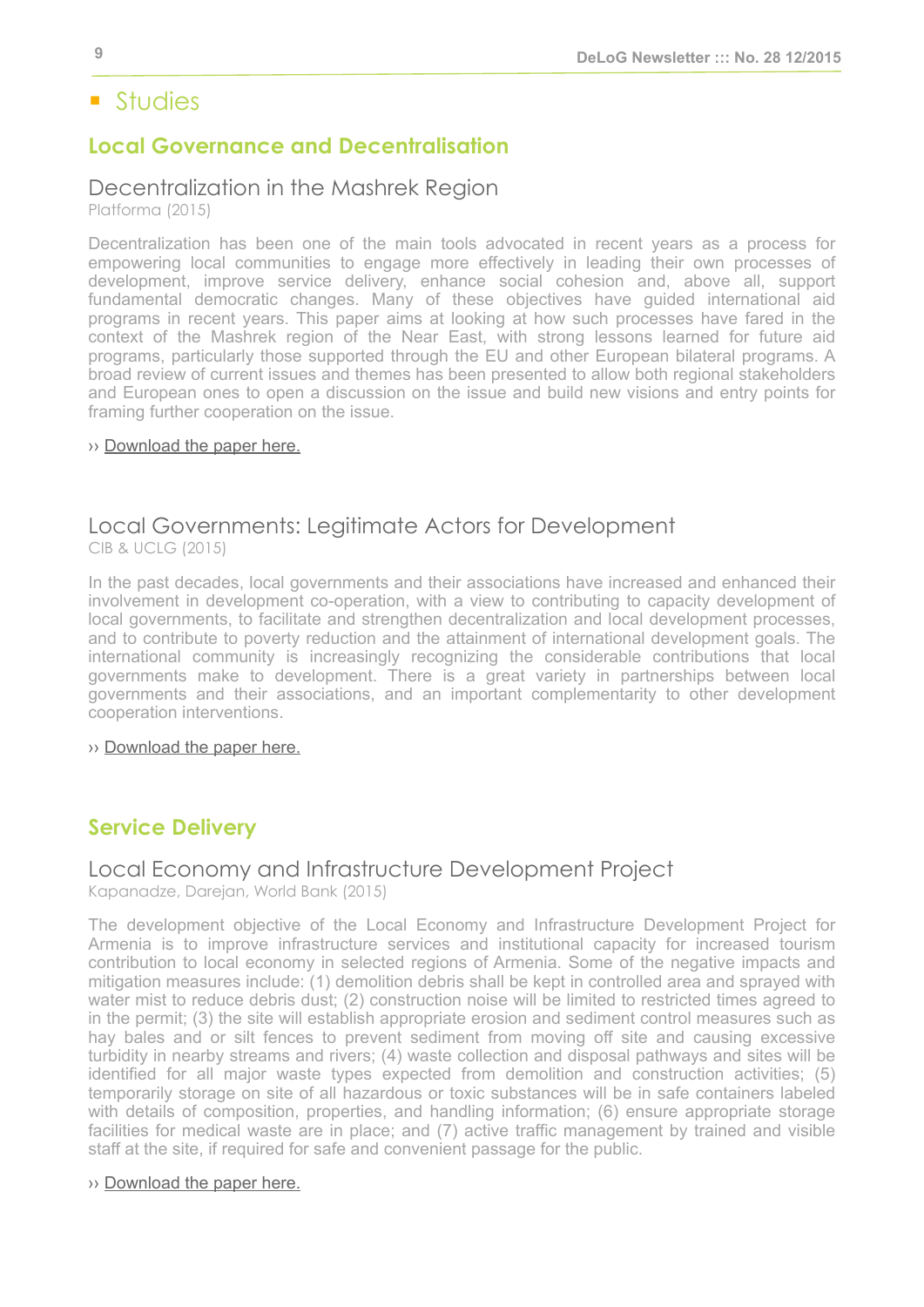## Regionalism in Services

Gootiiz, Batshur; Mattoo, Aaditya, World Bank (2015)

Can regionalism do what multilateralism has so far failed to do - promote greater openness of services markets? Although previous research has pointed to the wider and deeper legal commitments under regional agreements as proof that it can, no previous study has assessed the impact of such agreements on applied policies. This paper focuses on the Association of Southeast Asian Nations (ASEAN), where regional integration of services markets has been linked to thriving regional supply chains. Drawing on surveys conducted in 2008 and 2012 of applied policies in the key services sectors of ASEAN countries, the paper assesses the impact of the ASEAN Framework Agreement on Services (AFAS) and the ambitious ASEAN Economic Community Blueprint, which envisaged integrated services markets by 2015. The analysis finds that over this period, ASEAN did not integrate faster internally than vis-à-vis the rest of the world: policies applied to trade with other ASEAN countries were virtually the same as those applied to trade with rest of the world. Moreover, the recent commitments scheduled under AFAS did not produce significant liberalization and, in a few instances, services trade policy actually became more restrictive. These findings suggest that regional negotiations add the most value when they are focused on areas that are not being addressed multilaterally.

›› [Download the paper here.](http://www-wds.worldbank.org/external/default/WDSContentServer/WDSP/IB/2015/11/17/090224b0831c1685/1_0/Rendered/PDF/Regionalism0in0s000a0study0of0ASEAN.pdf)

## <span id="page-9-0"></span>**2030 Agenda**

## AidWatch Report: Looking to the Future, don`t Forget the Past – Aid Beyond 2015

CONCORD (2015)

2015 has been marked by important international decision-making moments, including the Financing for Development Conference in Addis, the Sustainable Development Goals Summit in New York and the lead-up to the climate negotiations in Paris. Given the importance of these events for the existing development framework, it is no surprise the EU declared 2015 the European Year for Development. The tenth CONCORD AidWatch Report takes stock of what the EU has achieved this year and, more importantly, it warns member states that the real work starts now. It is long past time for the EU to deliver on its commitments. This report looks to the future, but it does not forget the past.

#### ›› [Download the paper here.](http://www.concordeurope.org/publications/item/480-aidwatch-report-looking-to-the-future-don-t-forget-the-past-aid-beyond-2015)

#### <span id="page-9-1"></span>**Urban Governance**

#### Urbanization and Property Rights

Yongyang Chai, Harris Selod, Jevgenijs Steinbuks, World Bank (2015)

Since the industrial revolution, the economic development of Western Europe and North America was characterized by continuous urbanization accompanied by a gradual phasing-in of urban land property rights over time. Today, however, the evidence in many fast urbanizing low-income countries points towards a different trend of "urbanization without formalization", with potentially adverse effects on long-term economic growth. This paper aims to understand the causes and the consequences of this phenomenon, and whether informal city growth could be a transitory or a persistent feature of developing economies. A dynamic stochastic equilibrium model of a representative city is developed, which explicitly accounts for the joint dynamics of land property rights and urbanization.

#### ›› [Download the paper here.](http://www-wds.worldbank.org/external/default/WDSContentServer/WDSP/IB/2015/11/10/090224b0831a9c6a/2_0/Rendered/PDF/Urbanization0and0property0rights.pdf)